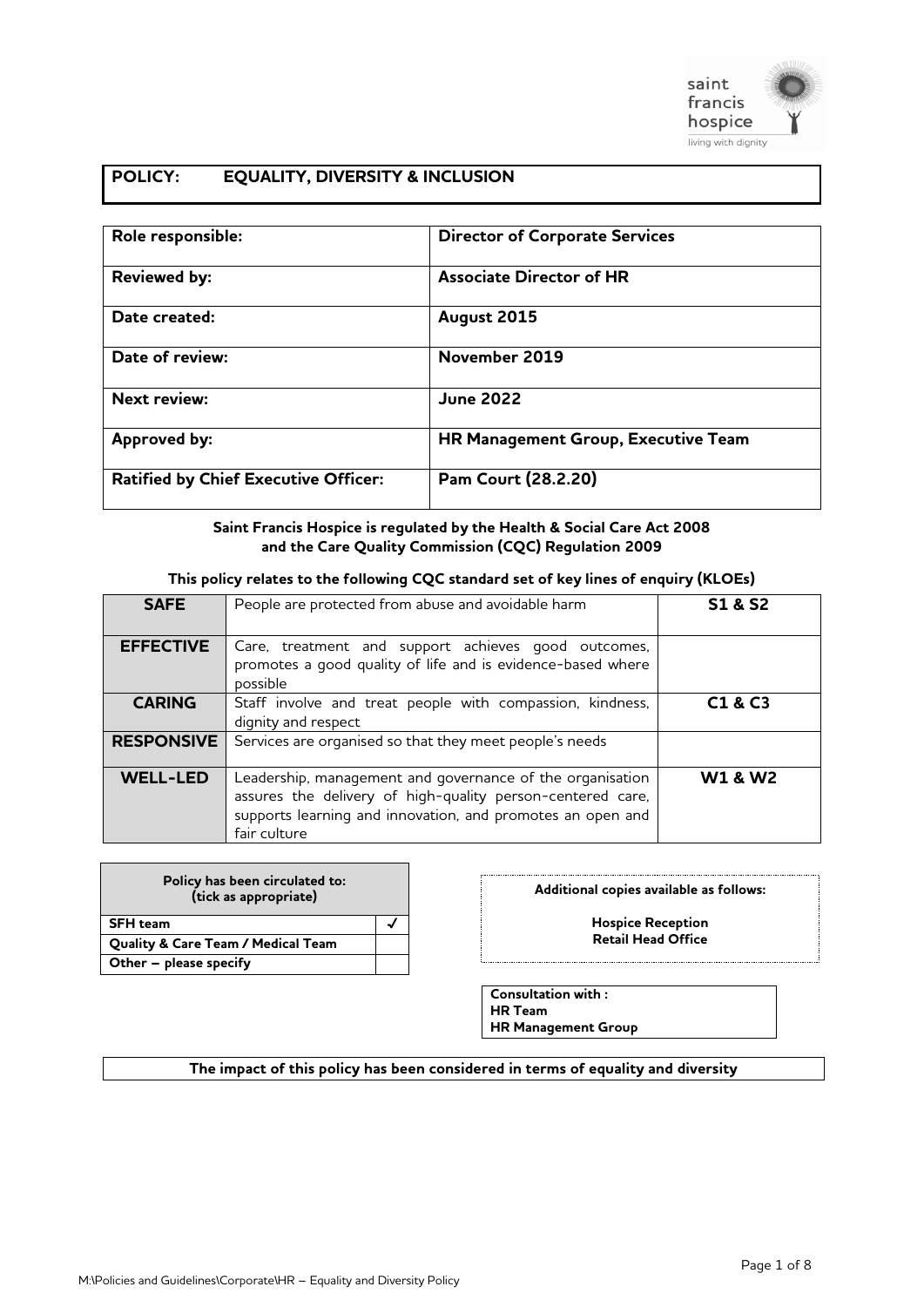# **EQUALITY, DIVERSITY & INCLUSION POLICY**

# **1 Introduction**

Saint Francis Hospice (SFH) is committed to eliminating discrimination and encouraging diversity amongst our workforce. Our aim is that our workforce will be truly representative of all sections of society and each employee feels respected and able to give of their best.

To that end the purpose of this policy is to provide equality and fairness for all in our employment and not to discriminate on grounds of gender, gender reassignment, marital status (including civil partnerships), race, ethnic origin, colour, nationality, national origin, disability, sexual orientation, religion or age. We oppose all forms of unlawful and unfair discrimination. All employees, whether part-time, full-time or temporary including volunteers, will be treated fairly and with respect. Selection for employment, promotion, training or any other benefit will be on the basis of aptitude and ability.

All employees will be helped and encouraged to develop their full potential and the talents and resources of the workforce will be fully utilised to maximise the efficiency of the Hospice. SFH is actively training all staff so that they can develop inclusive skills and behaviour.

The above principles apply to all aspects of employment, including pay, hours of work, holiday entitlement, work allocation, sick pay, pensions, recruitment, training, promotion and redundancy.

It is accepted that the success in achieving this must be measured by practical outcomes and not just policy intentions. The Hospice acknowledges that reasonable resources are required to plan, implement and monitor the policy. The implementation is monitored via the HR Management Group and Corporate Governance Committee.

Our commitment:

- To create an environment in which individual differences, values and beliefs are respected and the contributions of all our staff are recognised and valued.
- We expect all our staff to show a high level of empathy, understanding and appreciation of others and our Line Managers to be able to develop, empower and delegate effectively to achieve change and generate a positive, inclusive, workplace.
- Every employee is entitled to a working environment that promotes dignity and respect to all.
- No form of intimidation, bullying or harassment will be tolerated.
- Training, development and progression opportunities are available to all staff.
- Equality & Inclusion in the workplace is good management practice and makes sound business sense.
- We will review all our employment practices and procedures to ensure fairness.
- Breaches of our Equality, Diversity and Inclusion Policy will be regarded as misconduct and could lead to disciplinary proceedings.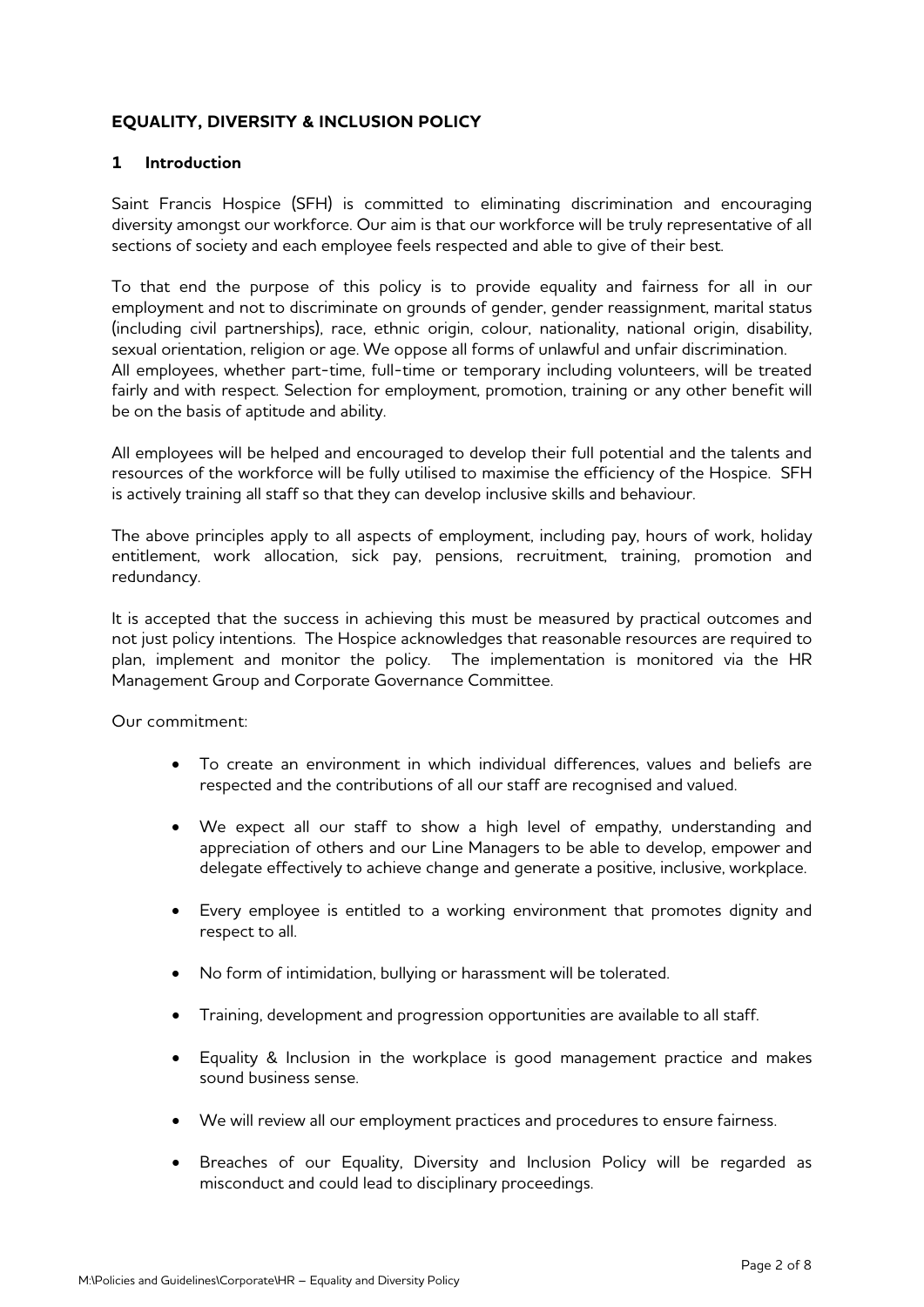• This Policy is fully supported by Senior Management and Trustees

# **2 Responsibilities**

The Chief Executive Officer (CEO) has the responsibility for ensuring that a culture of equality, diversity and inclusion is embedded in all the work, processes and procedures of Saint Francis Hospice life.

The Associate Director of HR has the responsibility for overseeing the Equality, Diversity and Inclusion Policy and the procedures involved in the delivery.

It is the responsibility of all Managers and Heads of Department to ensure compliance with this Policy.

Every employee is required to assist SFH to meet its commitment to provide equal opportunities in employment and avoid unlawful discrimination.

Employees can be held personally liable as well as, or instead of, the Organisation for any act of unlawful discrimination.

Employees who commit serious acts of harassment may be guilty of a criminal offence.

Acts of discrimination, harassment, bullying or victimisation against employees, service users and customers are disciplinary offences and will be dealt with under SFH Bullying & Harassment (Dignity at Work) Policy and Disciplinary Procedure.

Discrimination, harassment, bullying or victimisation may constitute gross misconduct and could lead to dismissal without notice.

# **3 Equal Opportunities in Employment**

Equality is ensuring individuals or groups of individuals are not treated differently or less favourably, on the basis of their specific protected characteristic, including areas of race, gender, disability, religion or belief, sexual orientation and age.

Diversity aims to recognise, respect and value people's differences to contribute and realise their full potential by promoting an inclusive culture for all.

Inclusion is providing equal access to opportunities and resources for people who might otherwise be excluded or marginalised.

Saint Francis Hospice will avoid unlawful discrimination in all aspects of employment including recruitment, promotion, opportunities for training, pay and benefits, discipline and selection for redundancy.

Person and job specifications will be limited to those requirements that are necessary for the effective performance of the job. Candidates for employment or promotion will be assessed objectively against the requirements for the job, taking account of any reasonable adjustments that may be required for candidates with a disability.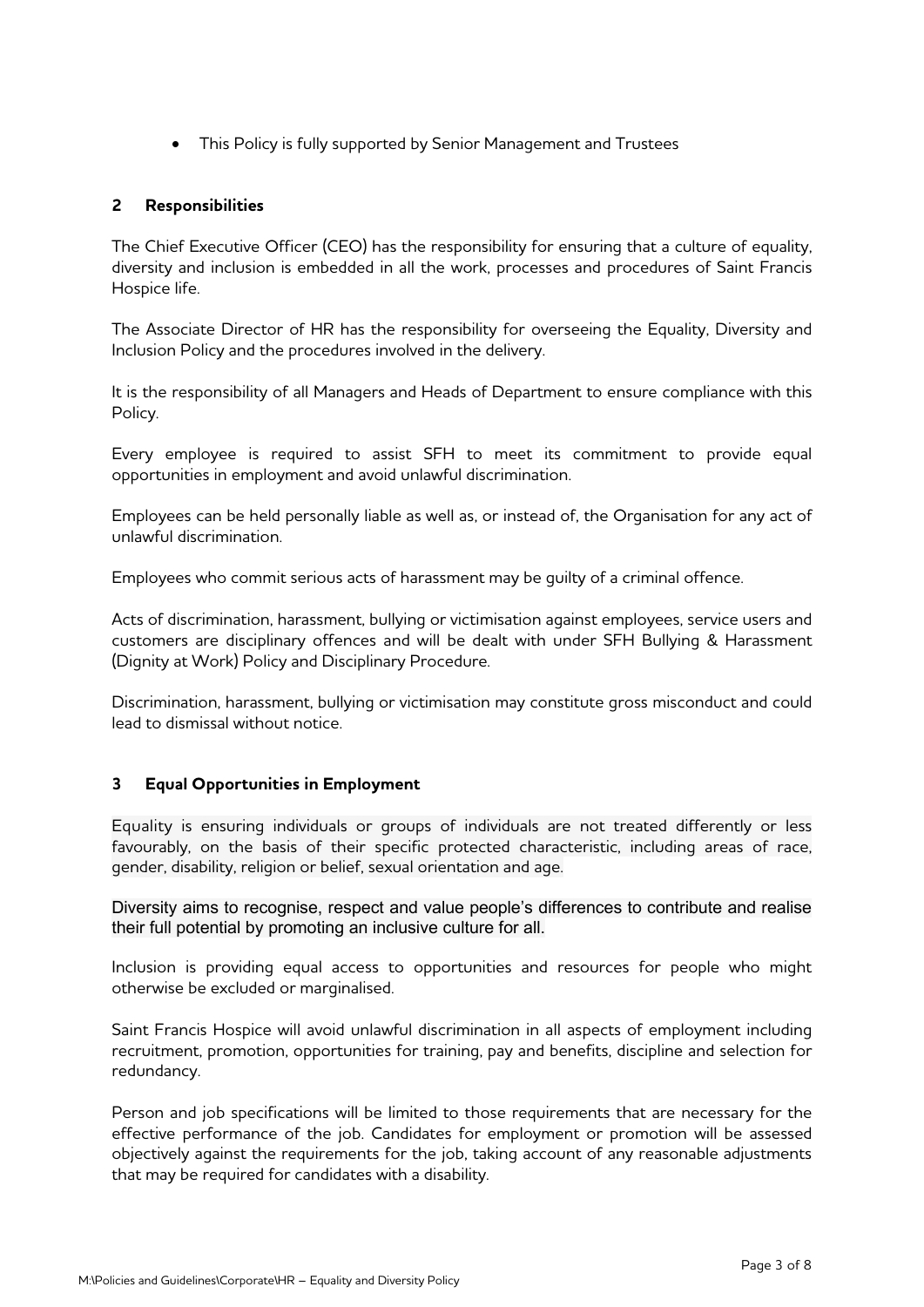Saint Francis Hospice will consider any possible indirect discriminatory effect of its standard working practices, including the number of hours to be worked, the times at which these are to be worked and the place at which work is to be done, when considering requests for variations to these standard working practices and will refuse such requests only if SFH considers it has good reasons, unrelated to any protected characteristic, for doing so.

Saint Francis Hospice will comply with its obligations in relation to statutory requests for contract variations. The organisation will also make reasonable adjustments to its standard working practices to overcome barriers caused by disability.

Further details of employment legislation are attached at appendix 1.

# **4 Wellbeing Policies**

Saint Francis Hospice recognises that staff have busy and full lives. We want to support staff with their work life balance and with this in mind we have a number of policies and support mechanisms which are aimed at assisting our staff in balancing these commitments.

Further details can be found on your "Wellbeing Matters" posters and in our policies on M: drive and in particular our Maternity, Paternity and Shared Parental Leave Policies. The Hospice has also in place a counselling service and access to Mental Health training and Mental Health First Aiders.

We also have a Flexible Working Policy which is open to all staff.

# **5 Access & Facilities for people with Disabilities**

Saint Francis Hospice is aware of its responsibilities towards facilitating applications and the employment of people with a disability. To this end SFH will also work towards ensuring that people with disabilities have appropriate access to and facilities within the workplace. All applications from people with a disability will be considered within the guidelines set out in the Disability Discrimination Act.

# **6 Appraisal, Training and Development**

All staff have access to 1 to 1 supervision, individual appraisals and the training and development necessary to undertake their job.

Employees will be encouraged to undertake training relevant to their present job or personal development. This will be managed through the Study Leave Process.

Records of training will be kept and reviewed to ensure that there is equity of access.

Saint Francis Hospice actively encourages all staff to reach their maximum potential. It does this through the use of the appraisal system and identifying training and development needs.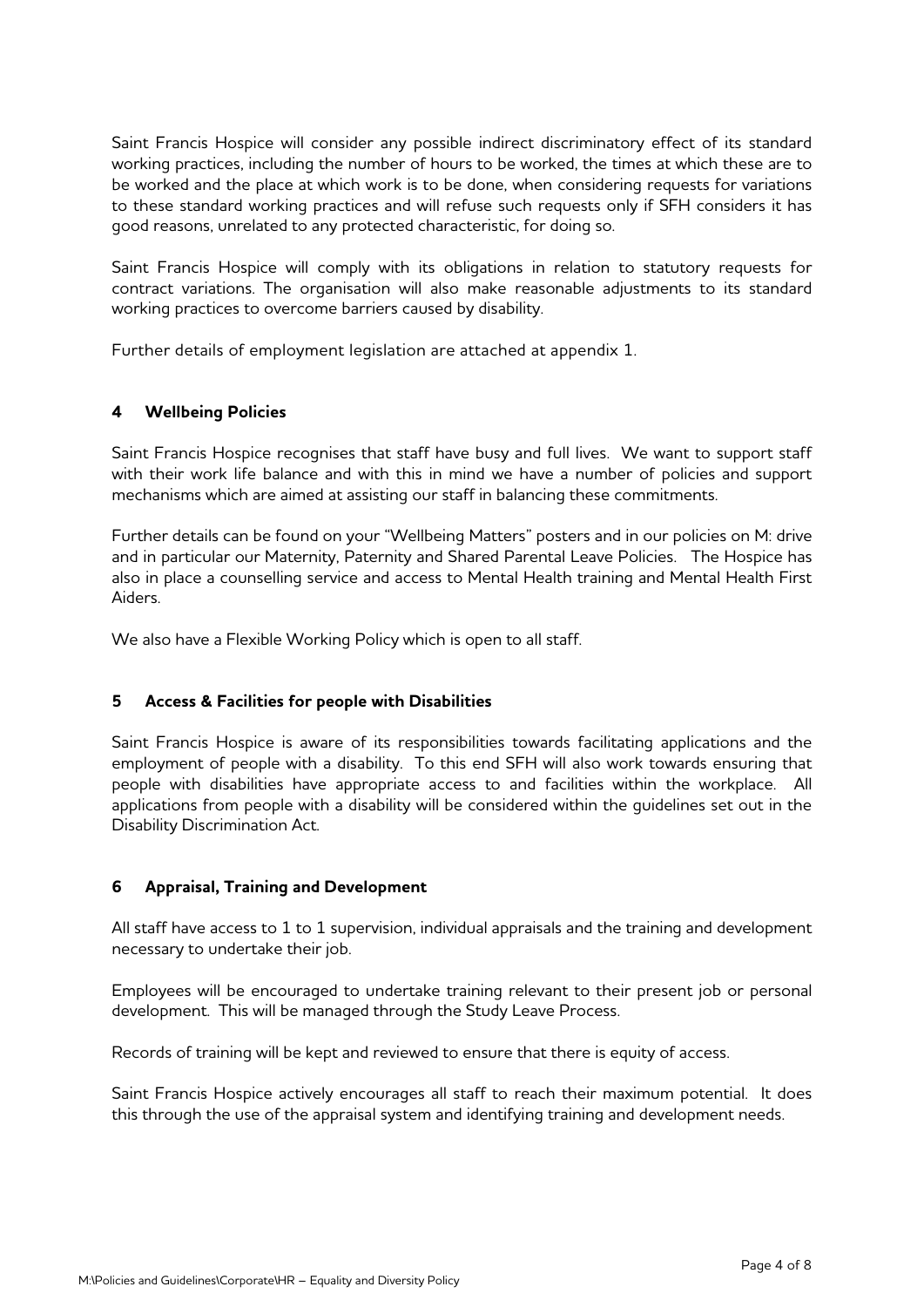# **7 Complaints**

If you consider that you may have been unlawfully discriminated against, you may use the grievance procedure to make a complaint.

If your complaint involves bullying or harassment, use the grievance procedure.

The Organisation will take any complaint seriously and will seek to resolve any grievance that it upholds. You will not be penalised for raising a grievance, even if your grievance is not upheld, unless your complaint is both untrue and made in bad faith.

Use of the Organisation's grievance procedure does not affect your right to make a complaint to an Employment Tribunal. Complaints to an Employment Tribunal must normally be made within three months of the act of discrimination complained of.

# **8 Communication and Monitoring of the Policy**

All staff and volunteers will receive a copy of the Equality, Diversity and Inclusion Policy, as part of their induction pack. Staff and volunteers will be required to complete e-learning covering equality, diversity and inclusion.

Saint Francis Hospice will monitor the success of the policy using different methods. Monitoring forms will be issued with application packs and the information collated to provide statistics on a regular basis. Information will be collated from all applicants, not just those who have been appointed to a Hospice position. Monitoring through feedback from the Compliments, Comments and Complaints process/cards will also be recorded.

The Hospice will monitor the ethnic, gender and age composition of the existing workforce, the number of people with disabilities within these groups, with the aim of creating an inclusive workforce. A Workforce Race Equality Scheme (WRES) will be implemented and monitored on an annual basis.

This will be monitored through the HR Management Group and Corporate Governance Committee with reports made to the Board.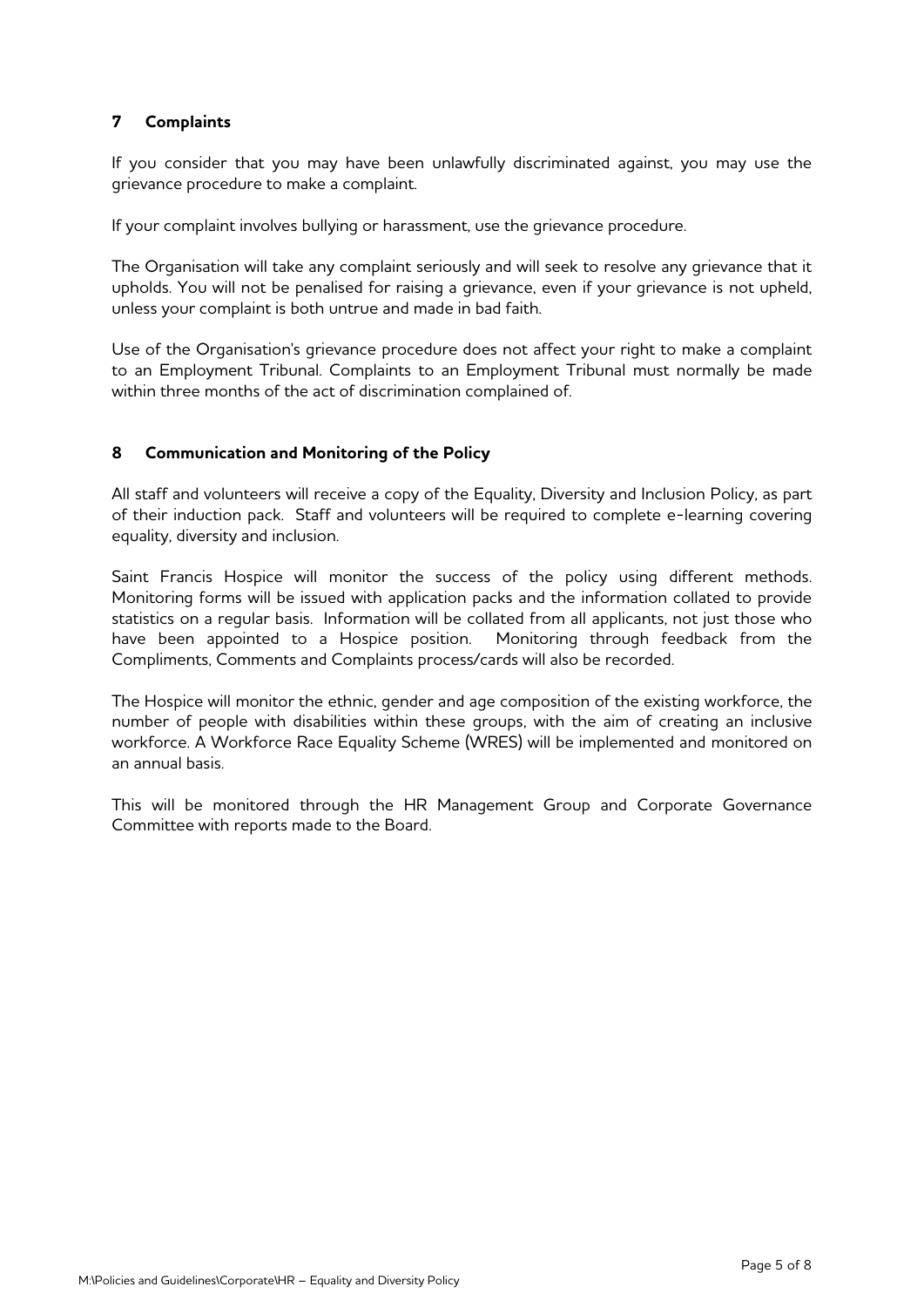# **Appendix 1 - Legislation**

• Equality Act 2010 Protected Characteristics

### Age

The Act protects people of all ages. However, different treatment because of age is not unlawful direct or indirect discrimination if you can justify it, i.e. if you can demonstrate that it is a proportionate means of achieving a legitimate aim. Age is the only protected characteristic that allows employers to justify direct discrimination.

### **Disability**

Under the Act, a person is disabled if they have a physical or mental impairment which has a substantial and long-term adverse effect on their ability to carry out normal day-to-day activities.

# Gender Reassignment

The Act provides protection for transsexual people. A transsexual person is someone who proposes to, starts or has completed a process to change his or her gender. The Act no longer requires a person to be under medical supervision to be protected – so a woman who decides to live as a man but does not undergo any medical procedures would be covered. Where transsexual people are absent from work or study because they propose to undergo, are undergoing or have undergone gender reassignment, it is discrimination to treat them less favourably than they would be treated if they were absent because they were ill or injured.

# Marriage and Civil Partnership

The Act protects employees who are married or in a civil partnership against discrimination. Single people are not protected.

### Pregnancy and Maternity

A woman is protected against discrimination on the grounds of pregnancy and maternity during the period of her pregnancy and any statutory maternity leave to which she is entitled.

### Race

For the purposes of the Act 'race' includes colour, nationality and ethnic or national origins.

### Religion or Belief

In the Equality Act, religion includes any religion. It also includes a lack of religion, in other words employees or jobseekers are protected if they do not follow a certain religion or have no religion at all. Additionally, a religion must have a clear structure and belief system. Belief means any religious or philosophical belief or a lack of such belief. To be protected, a belief must satisfy various criteria, including that it is a weighty and substantial aspect of human life and behaviour. Denominations or sects within a religion can be considered a protected religion or religious belief. Discrimination because of religion or belief can occur even where both the discriminator and recipient are of the same religion or belief.

Sex:

Both men and women are protected under the Act.

### Sexual Orientation:

The Act protects bisexual, gay, heterosexual and lesbian people.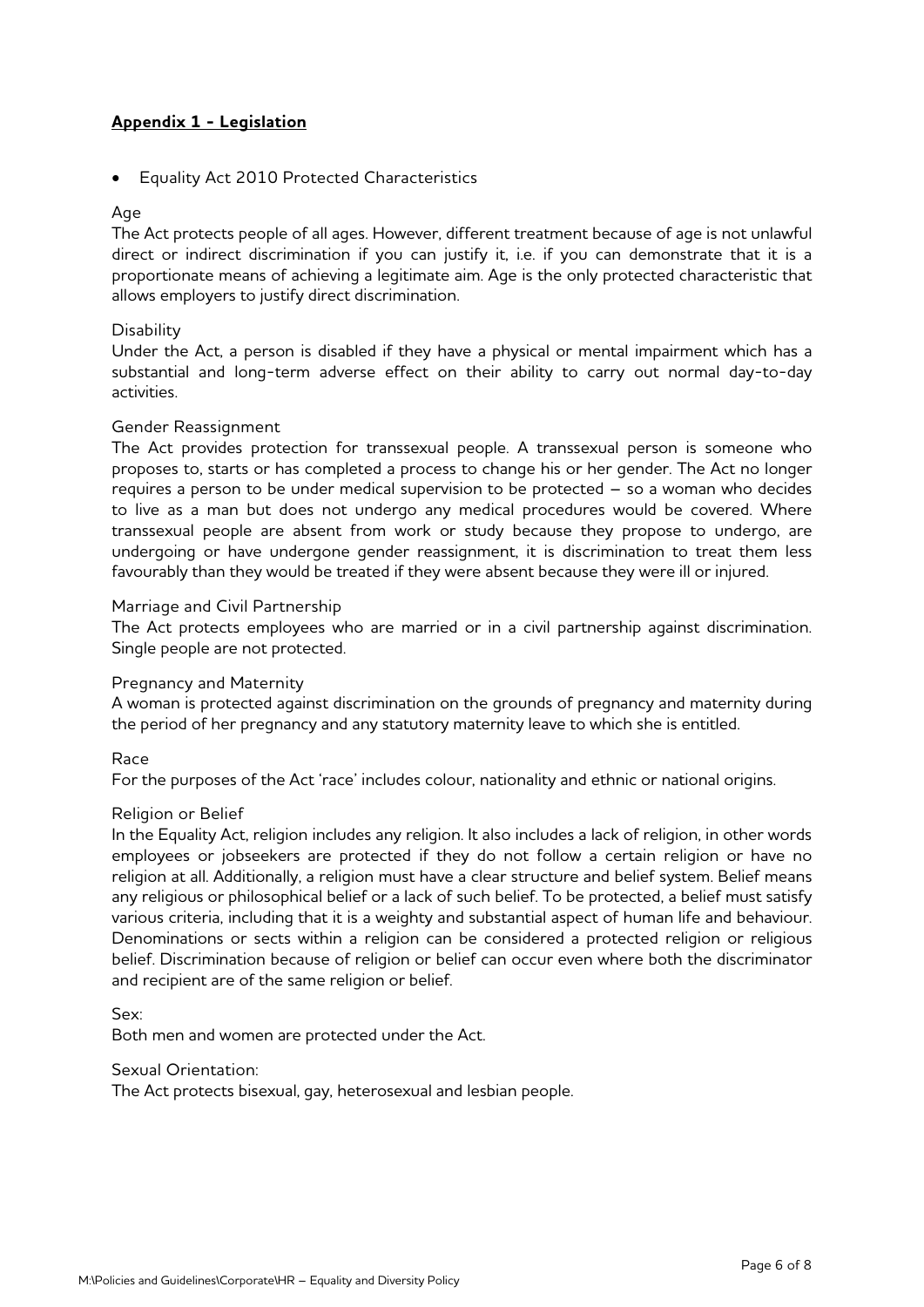• Equality Act 2010 Prohibited Behaviours

Direct Discrimination:

Section 13 of the Act defines direct discrimination to be where people are treated less favourably than others on grounds related to their identity as one of the protected groups (age, disability, gender reassignment, marriage and civil partnership, pregnancy and maternity, race, religion and belief, sex and sexual orientation).

The definition of direct discrimination extends protection based on association and perception.

Discrimination by Association

Applies to age, disability, gender reassignment, race, religion and belief, sex and sexual orientation.

This is direct discrimination against someone because they associate with another person who possesses a protected characteristic.

Discrimination by Perception / Perception Discrimination

Applies to age, disability, gender reassignment, race, religion and belief, sex and sexual orientation.

This is direct discrimination against an individual because others think they possess a particular protected characteristic. It applies even if the person does not actually possess that characteristic.

### Indirect Discrimination

Applies to age, disability, gender reassignment, marriage and civil partnership, race, religion and belief, sex and sexual orientation.

Section 19 of the Act defines indirect discrimination as occurring when a provision, criterion or practice is neutral on the face of it, but its impact particularly disadvantages people with a protected characteristic, unless the person applying the provision can justify it as a proportionate means of achieving a legitimate aim. Ultimately, if tested, it will be for a court of law or tribunal to determine what is justifiable.

### Discrimination Arising from Disability

This can occur when a disabled person is treated unfavourably because of something connected to their impairment and the treatment cannot be justified.

Failure to make Reasonable Adjustments for Disabled People

The Equality Act 2010 places a duty upon higher education institutions to make reasonable adjustments for staff, students and service users in relation to: provisions, criteria or practices physical features auxiliary aids These adjustments apply where a disabled person is placed at a substantial disadvantage in comparison to non-disabled people.